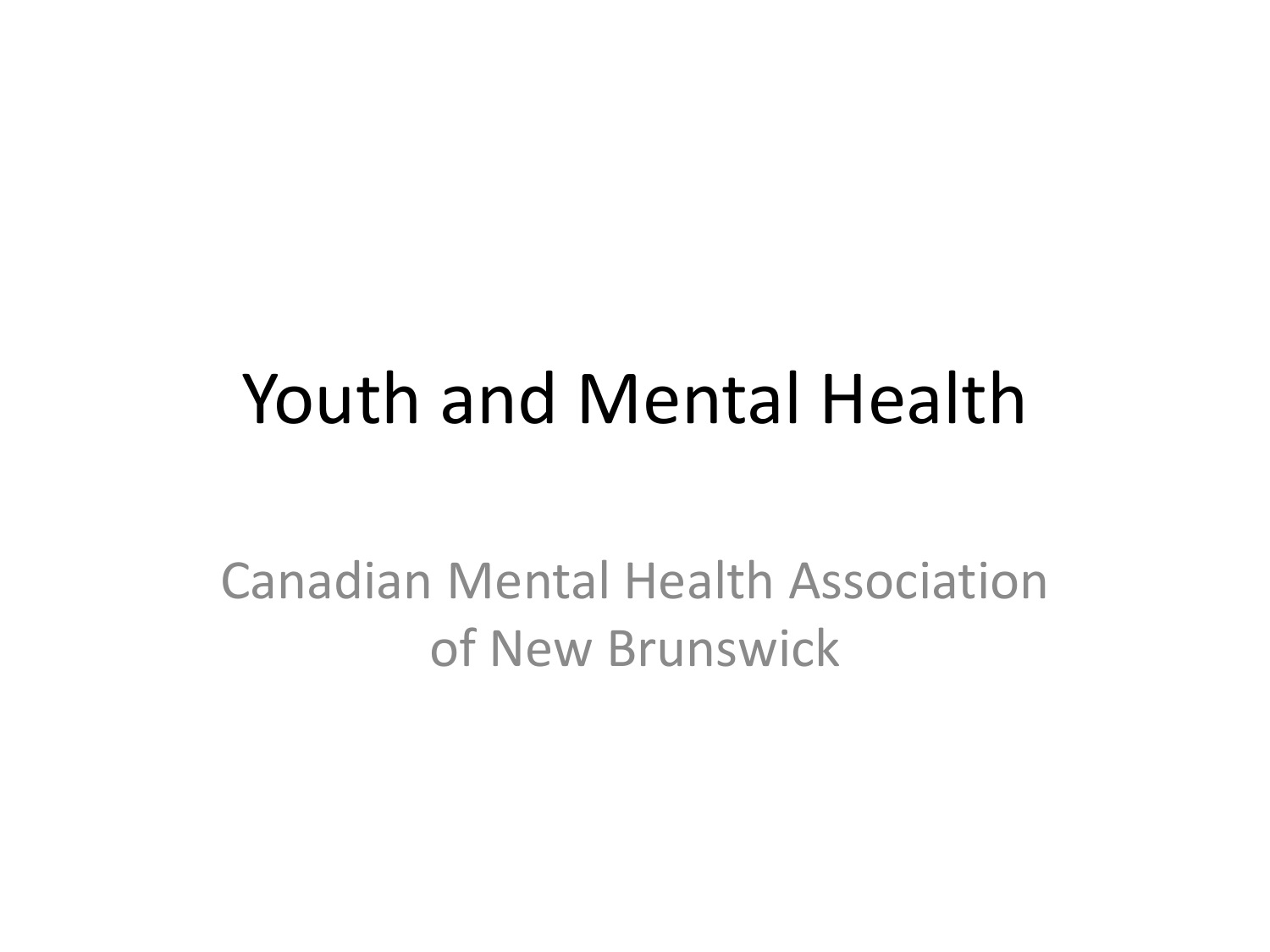### Many Youth Feel

• Isolated and alone

• Unsupported at home

• Seen as a "problem" in the system

• Hold little hope that things will change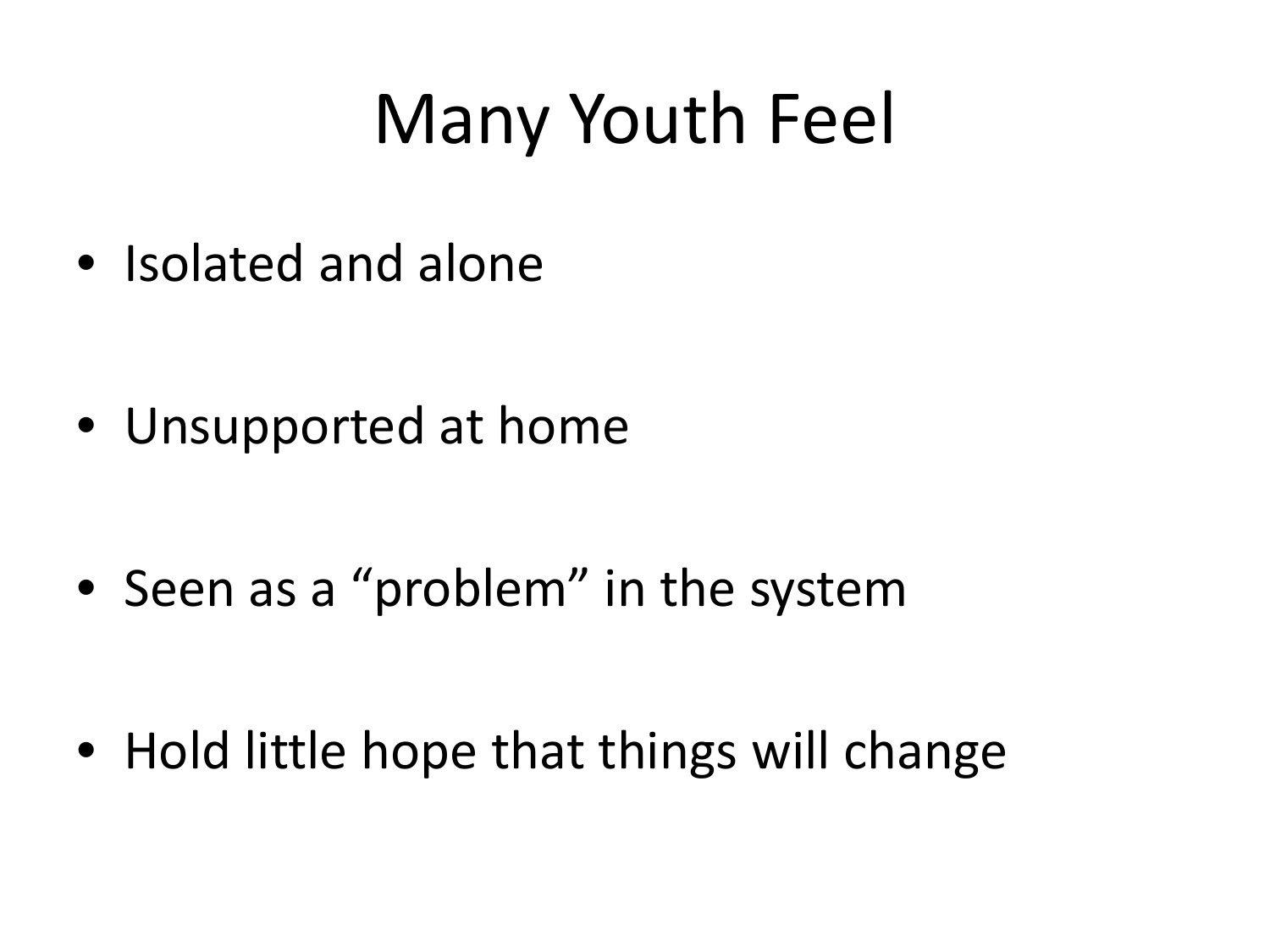## Reasons Youth Don't Seek Help

- Do not think anything is wrong
- Fear that parents will be informed of the illness thus placing unwanted restrictions on them or will place undue worry on the parents
- Medications are expensive thus placing financial strain on their family
- Associated stigma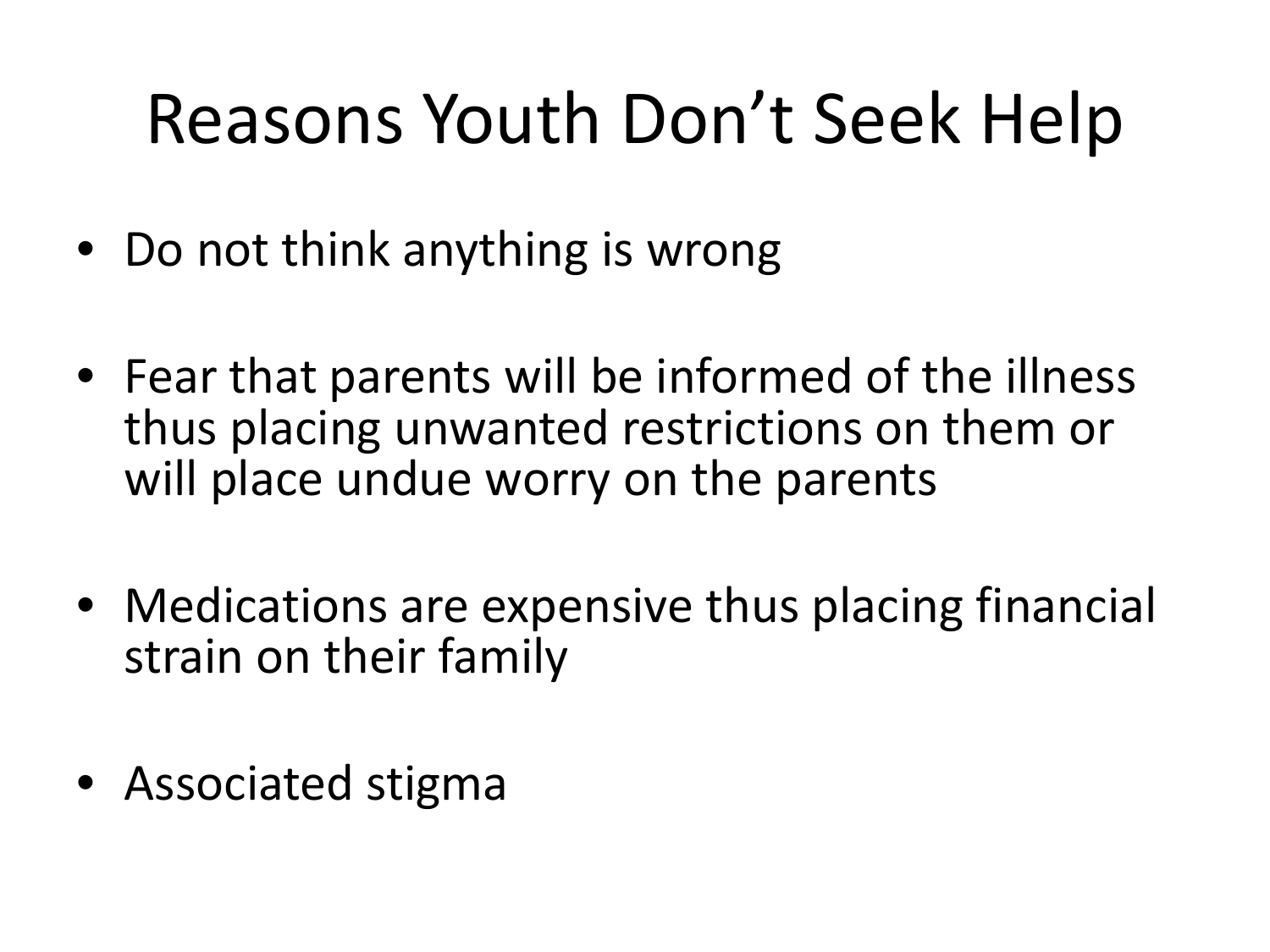### Reasons Parents Do Not Seek Help For Their Youth

- Think the changes in behavior, thinking and feelings are just normal for teens
- Do not want their child labelled
- Feel the child's concerns are unfounded
- Do not know where to go to seek the help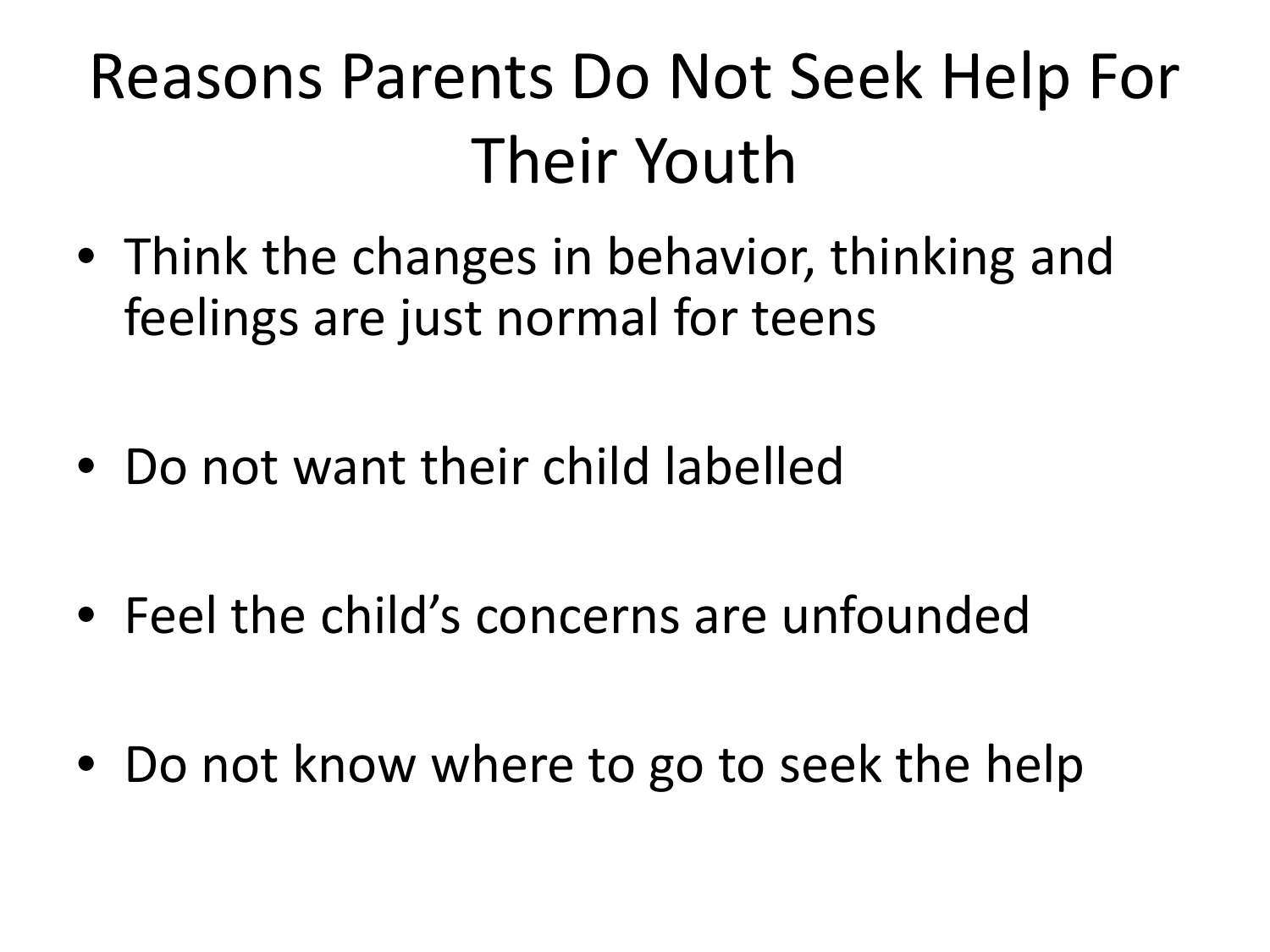# Many Youth

• Will not receive help for their mental health problems until it has come to a point where they have done something which puts them in contact with the law.